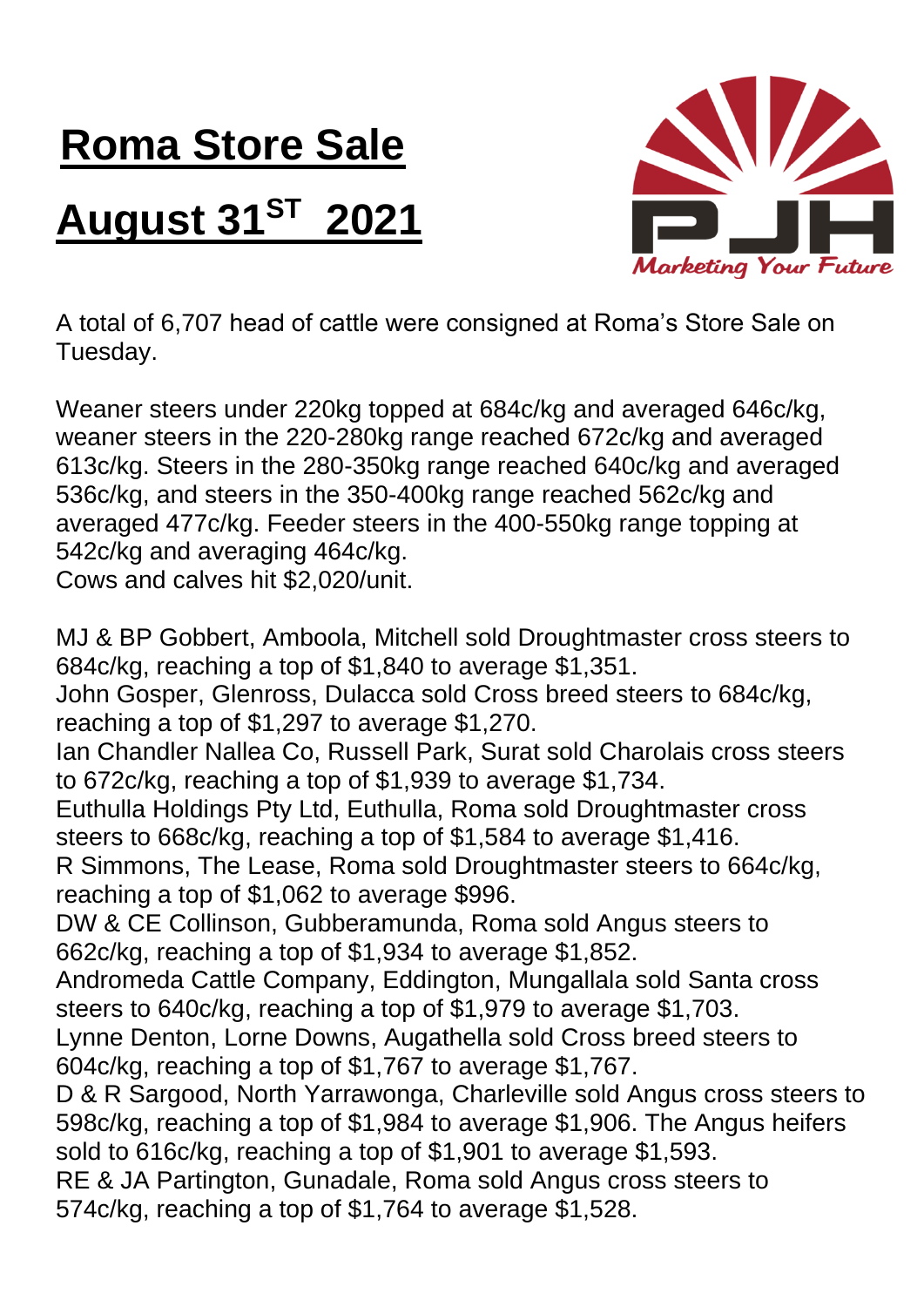Nissi Farming sold Angus cross steers to 542c/kg, reaching a top of \$2,707 to average \$2,545.

C & KD Murphy, Mansfield, St George sold Hereford cross steers to 542c/kg, reaching a top of \$1,822 to average \$1,722.

Ross Shearing P/L, Lochabie, Quilpie sold Cross breed steers to 540c/kg, reaching a top of \$1,719 to average \$1,719.

Rogan Pastoral Co, Benelong, St George sold Angus cross steers to 528c/kg, reaching a top of \$2,513 to average \$2,003.

Bindango Pty Ltd, Bindango, Roma sold Charolais cross steers to 504c/kg, reaching a top of \$3,126 to average \$2,522.

PJ & CR Britton, Brighton Downs, Winton sold Santa cross steers to 500c/kg, reaching a top of \$2,444 to average \$2,214.

PJ & ME Brennan, For Far, Mitchell sold Brahman steers to 486c/kg, reaching a top of \$1,655 to average \$1,655.

WAK Pastoral Co sold Santa cross steers to 478c/kg, reaching a top of \$2,311 to average \$2,191.

Cunningham Cattle Company Pty Ltd, Ballaroo, Roma sold Brahman steers to 468c/kg, reaching a top of \$1,665 to average \$1,614.

P & HA Sanderson, Mundalya, Yuleba sold Santa cross steers to 412c/kg, reaching a top of \$2,535 to average \$2,129. The Santa cross heifers sold to 528c/kg, reaching a top of \$1,780 to average \$1,601. Paraway Pastoral Co, Mt Howitt Station, Eromanga sold Brahman cross steers to 380c/kg, reaching a top of \$1,879 to average \$1,665.

Heifers under 220kg topped at 626c/kg and averaged 531c/kg, while heifers in the 220-280kg range topped at 616c/kg and averaged 462c/kg. Heifers in the 280-350kg range topped at 594c/kg, averaging 436c/kg. Heifers in the 350-450kg range topped at 530c/kg, averaging 406c/kg.

RH & RJ West, Roleen, Wallumbilla sold Charolais cross heifers to 550c/kg, reaching a top of \$1,674 to average \$1,544.

Bass Cattle Co, Muldoon, Mungallala sold Droughtmaster cross heifers to 548c/kg, reaching a top of \$1,656 to average \$1,013.

AJM Pastoral, Mooning, Eulo sold Composite heifers to 530c/kg, reaching a top of \$2,140 to average \$1,394. The Composite cows and calves sold to \$2,020.

ACF Trust, Risby, Wallumbilla sold Angus cross heifers to 512c/kg, reaching a top of \$1,923 to average \$1,923.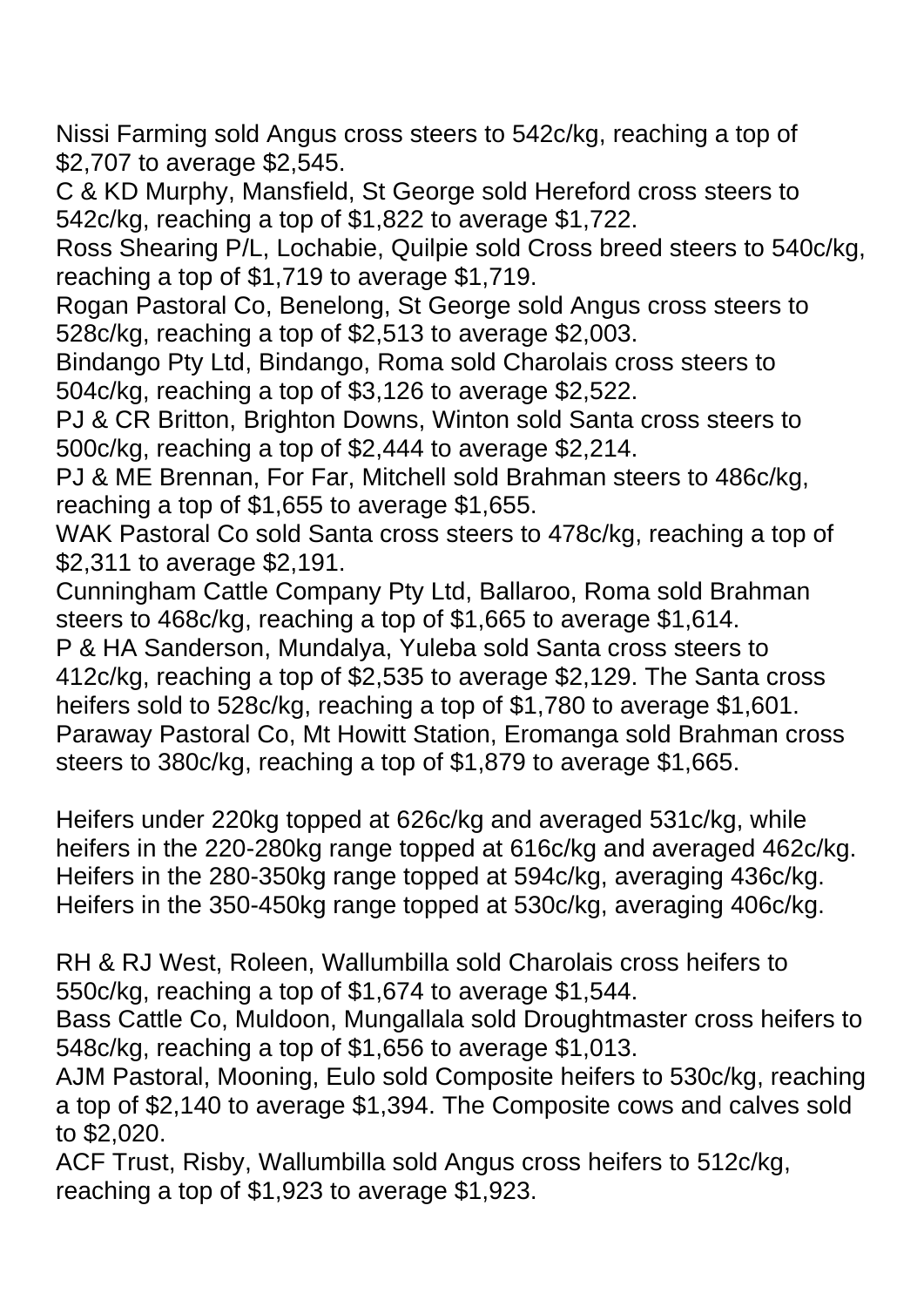AJM Pastoral, Wernadinga Station, Cloncurry sold Composite heifers to 470c/kg, reaching a top of \$1,600 to average \$1,215.

Cows in the 300-400kg range reached 348c/kg and averaged 318c/kg, while cows in the 400kg-500kg range reached 368c/kg and averaged 326c/kg. Cows over 500kg topped at 394c/kg, averaging 358c/kg.

RD Pastoral, Richmond Downs, Roma sold Santa cross cows to 360c/kg, reaching a top of \$1,968 to average \$1,773.

## *NEXT STORE SALE IS 7 TH SEPTEMBER PJH SELL 5 TH POSITION*